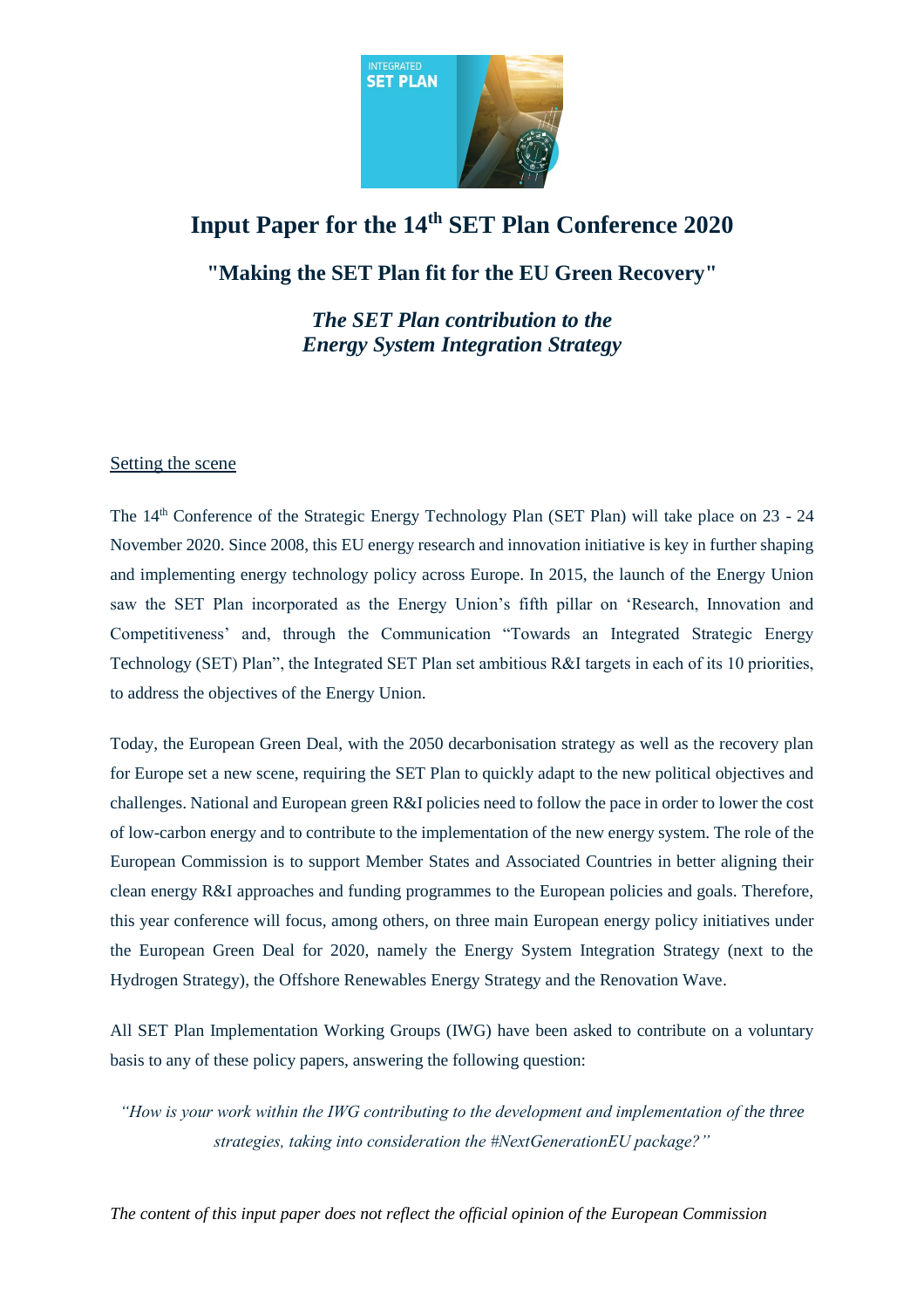

### SET Plan IWGs contributions to the Energy System Integration Strategy

- **IWG Photovoltaics**
- IWG CSP
- IWG Wind
- IWG Deep Geothermal
- IWG Positive Energy Districts
- IWG Energy Systems
- IWG Buildings
- IWG Industry
- IWG Batteries
- IWG Renewable Fuels and Bioenergy
- IWG CCUS

 $\overline{a}$ 

The [Energy System Integration Strategy](https://ec.europa.eu/energy/topics/energy-system-integration/eu-strategy-energy-system-integration_en) has received the most attention from the IWGs. This Strategy aims at sector integration through the interlinkage of various energy carriers (such as electricity, heat, cold gas and so on) and with the end-use sectors (such as buildings, transport or industry) as way of optimisation. The energy system would then not be linear anymore but will flow between users and producers reducing wasted resources and money.<sup>1</sup>

The strategy includes six priorities in the Action Plan:

- 1. A more circular energy system, with 'energy-efficiency-first' at its core;
- 2. Accelerating the electrification of energy demand, building on a largely renewables-based power system;
- 3. Promote renewable and low-carbon fuels, including hydrogen, for hard-to-decarbonise sectors;
- 4. Making energy markets fit for decarbonisation and distributed resources
- 5. A more integrated energy infrastructure;
- 6. A digitalised energy system and a supportive innovation framework.

*The content of this input paper does not reflect the official opinion of the European Commission* <sup>1</sup> https://ec.europa.eu/energy/topics/energy-system-integration/eu-strategy-energy-system-integration\_en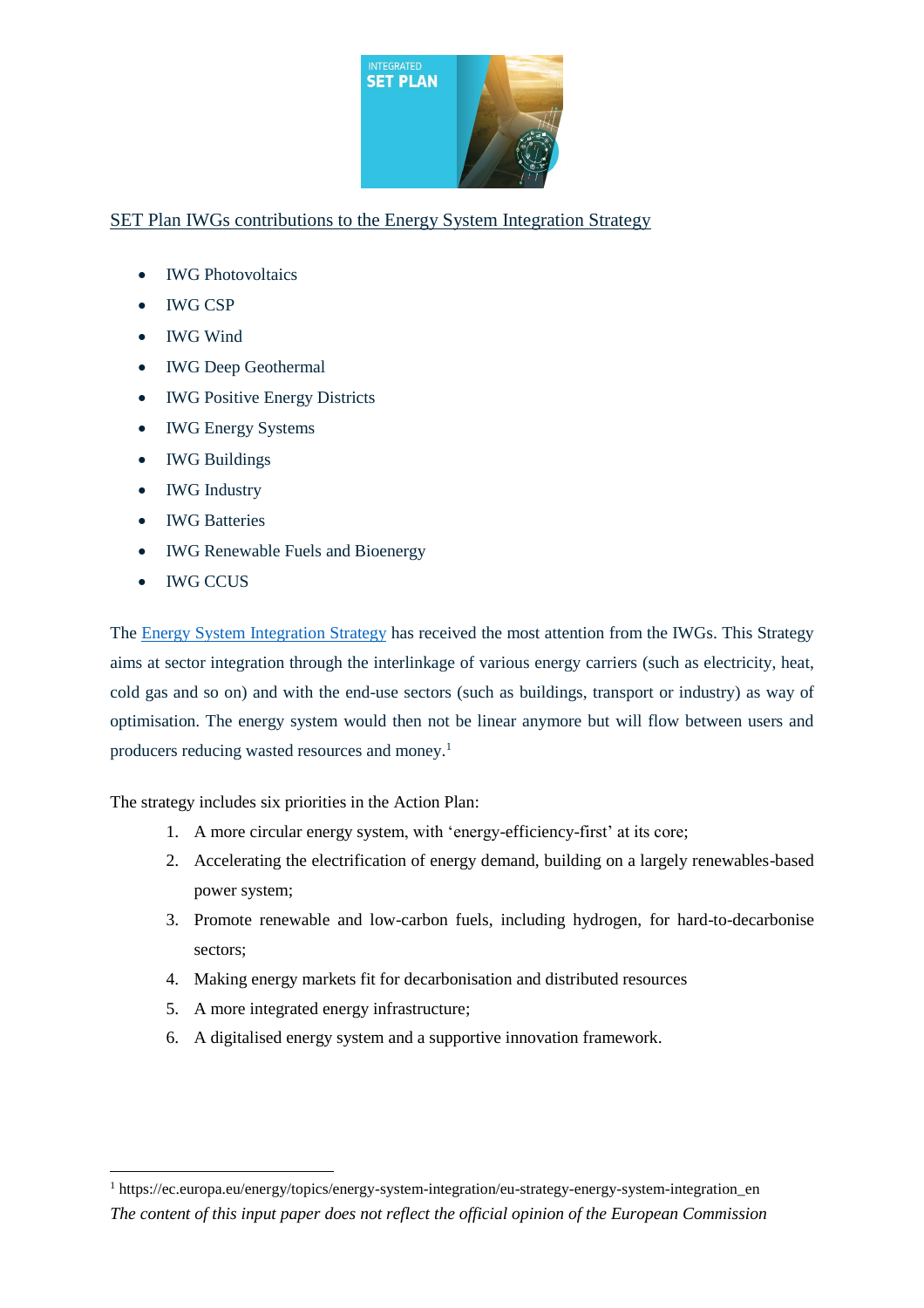

Such strategy opens the R&I field to many technologies working in harmony and various IWGs contributing to this field.

The **Photovoltaics IWG** contributes to the strategy through the deployment of cost-effective, smart, modular and integrated options for flexibility and electrification. The improvement of the PV power plant's inherent grid services (power-fail-ride-through technologies, black start capability, power conditioning,...), integrated storage and conversion (power2heat, power2fuel, power2feedstock) will allow to integrate much larger shares of renewable energies into the electricity grids, to improve the reliability of the grid operation and to reduce the costs of renewable electricity generation. Such technology has a major impact on the power sector, mobility and electromobility, industry via P2X technologies as well as in the building sector, all contributing to this strategy. Based on the CETP (Clean Energy Transition Partnership) Input Paper on PV, this area faces some challenges as the cost reduction to enable large-scale deployment of integrated PV applications, storage and solar P2X. But also issues like optimised PV system components, in particular power electronics, converters etc., advanced and automated functions for data analysis, fault detection, diagnosis, maintenance planning and/or reporting as well as technical solutions and business models to support high plant performance, availability and income over the expected lifetime of the PV plant are addressed. The ongoing Project "PV-Kraftwerk 2025 - Innovations for the next Generation of PV Power Plants" (budget EUR 9.6 million), funded by the German BMWi and carried out by 6 partners from industry and research, aims at realizing a new generation of PV power plants with advanced grid functions. This will allow to integrate larger shares of PV into the electricity grids, improve the reliability of PV power plant operation and reduce the costs of PV electricity generation. Thereby, the consortium will investigate new technologies for PV inverters and PV power plant systems technology and architecture. It is foreseen to improve the grid functions of the PV power plants to meet the future worldwide grid-code requirements and to allow all kinds of ancillary services for the grid.

The **Concentrated Solar Power IWG** brings additional input to the strategy as a smart integration of Concentrated Solar Thermal Technologies (CST) in energy policies will result in innovative multitechnologies solutions benefitting the electricity, heating and cooling as well as the transport sectors. This IWG promotes the technological development and demonstration of the concentrating solar thermal technologies, including Thermal Energy Storage, to make them more cost effective and competitive to support a wider rollout and market penetration. To do so, the IWG is working in finding suitable financing to develop specific projects to provide technological innovations to the industry which could be, eventually, introduced into new commercial solar thermal power plants or solar process heat plants.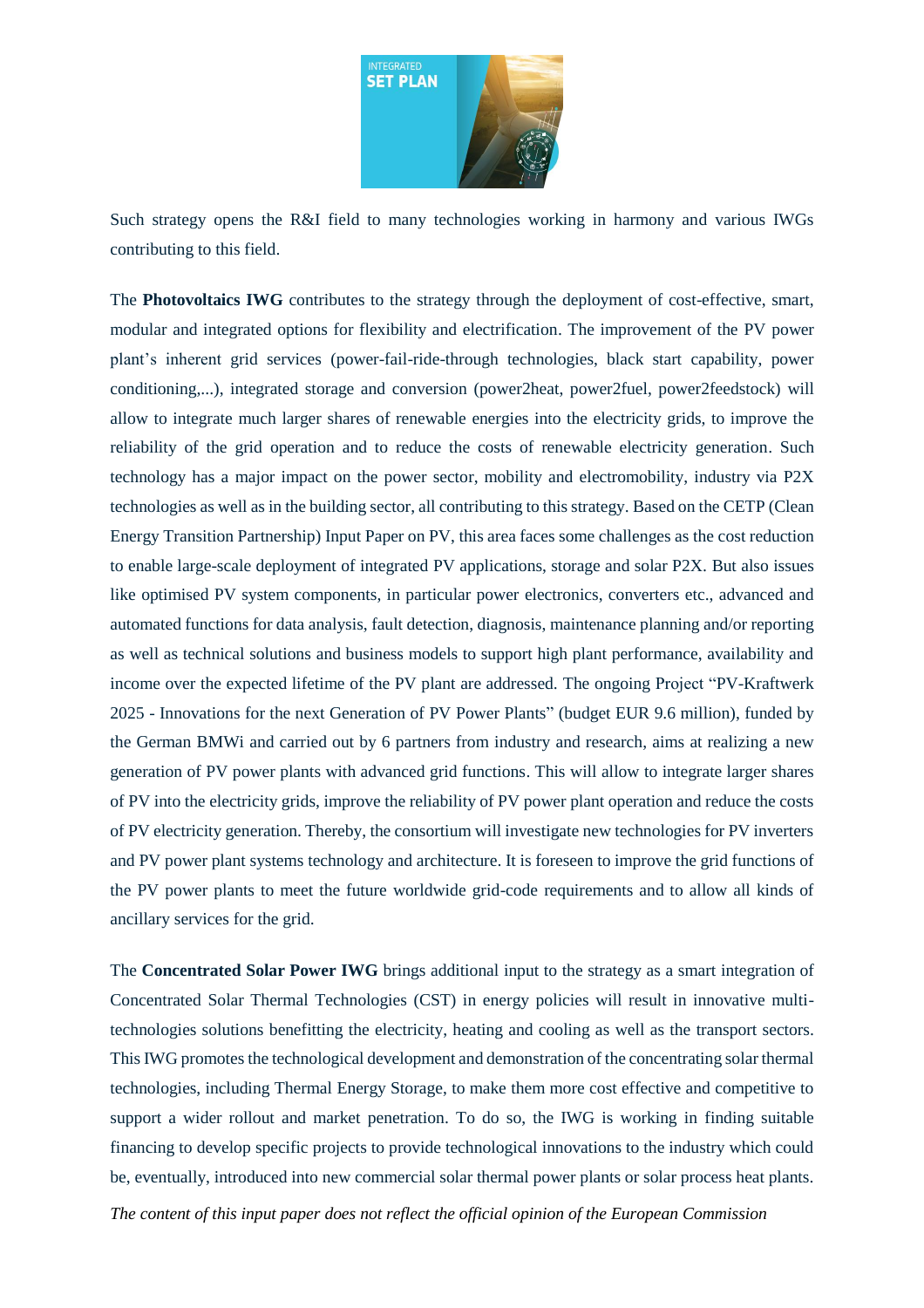

Achieving the necessary regulatory and financial conditions is also crucial in building new innovative commercial solar thermal power plants and applications of solar heat in industrial processes. Such strategy will also help to overcome the lack of power interconnection capacity and facilitate electricity exportation from countries with solar potential.

From an R&I point of view, the main objective of this IWG is the technological development of the contracting solar thermal technologies to make them more cost effective and competitive. In order to do so, this IWG has planned short (2021-2024) and mid-term (2030) objectives of R&I projects contributing to the ESI Strategy as for example:

- The installation of Thermal Energy Storage (TES) system into existing CSP Plants
- The installation of PV into existing CSP plants for hybridisation (innovation/sector coupling)

Power to Heat to Power: The combination of CSP with PV and Thermal Storage can contribute to the whole system reliability and flexibility by integrating non-dispatchable PV and others renewable electricity into a more secure and robust energy system. The European solar thermal industry can provide power on demand at utility scale without further delay, at lower costs than renewable electricity stored in batteries or hydrogen.

Power to gas: The use of "decarbonized gas" will also play an important role in harder-to decarbonize areas, in the mid/long term. CST can help scale-up green hydrogen, allowing an efficient carbon-free operation of its production at constant load and at high capacity factors.

Decarbonisation of the Industrial sector: CST can provide and store high temperature heat (up to 900°C) at costs clearly below renewable fuels or electricity-based options with a very high capacity factor (7000 hours per year). Due to these characteristics, it also allows an efficient operation of renewable fuel production facilities at constant load and at high capacity factors.

CST has also the potential to decarbonise heat grids, as it can provide and store heat more efficiently at suitable temperature levels (120°C), compared to non-concentrating collectors, even in central European climate zones.

The **Offshore Wind IWG** outlines four main actions. The first one is through the priority action 2 of the Updated Implementation Plan *Offshore Wind Farms & System Integration,* which outlines key R&I priorities to enable increased electrification, zero-emission power systems, sustainable hybrid solutions including storage and power2x as well as new tools for market developing and financing. The second is the SETWind Lighthouse initiative on large-scale integration of offshore wind energy, which is developing an ambitious R&I agenda to accelerate offshore energy system integration. The third pillar is about a new impact assessment criterion for offshore wind energy R&I due to the changing market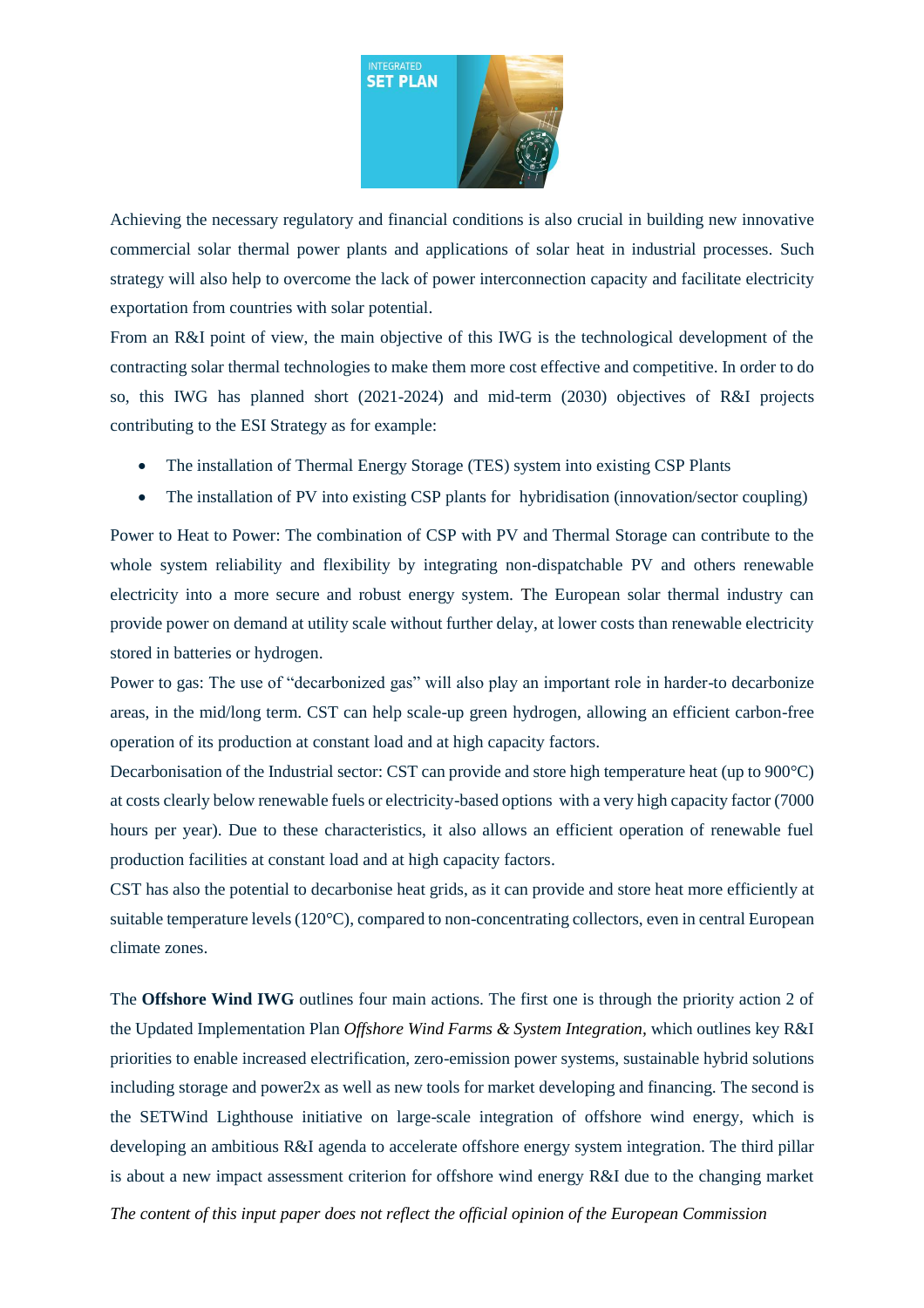

and energy system as a result of closer integration of systems. Finally, the last action is to foster cocreation and public engagement in order to activate citizens and consumers towards an active role in developing an integrated energy system.

When it comes to the **Deep Geothermal IWG**, such energy technology provides ample supplies of renewable heating, cooling and electricity for buildings and industry. Beyond the heat extracted from geothermal brines for heat and electricity systems, lithium extracted from geothermal brines is key the decarbonisation of mobility. Principal R&I activities include geothermal heat in urban areas, the integration of geothermal heat & power in the energy system and grid flexibility, as well as circular economy.

The **Positive Energy District IWG** contributes to the strategy through the implementation of an innovation-ecosystem, connecting Positive Energy Districts to buildings and integrating them in the regional energy systems. To do so, the specific contribution of this IWG is to participate in the Joint Implementation Working Group (Energy Systems IWG, Positive Energy District IWG and IWG Buildings) to coordinate on strategic issues and transnational joint calls. The planned transnational calls will build the interface of the Driving Urban Transitions and the Clean Energy Transition Partnership in Horizon Europe.

The **Energy Systems IWG** focuses on the implementation of smart and integrated systems. This IWG has two flagship initiative: to develop an Optimised European Power Grid and to develop Integrated Local and Regional Energy Systems. Based on the main objectives of the strategy, the IWG contributes in the following ways:

- The IWG contributes to the acceleration of the electrification of the energy demand, building on a largely renewables-based power system, through its first flagship initiative devoted to the power system, considered as the backbone of the future integrated energy system.
- Another objective of this strategy is making the energy markets fit for the decarbonisation and distributed resources, which the IWG tackles with a consideration for energy market along the value chain from business models, to market design and market governance.
- The strategy also has for objective to create a more integrated energy infrastructure, and this is at the core of this IWG where RD&I activities are organized around clusters.
- This IWG also contributes to the digitalised energy system and a supportive innovation framework objective.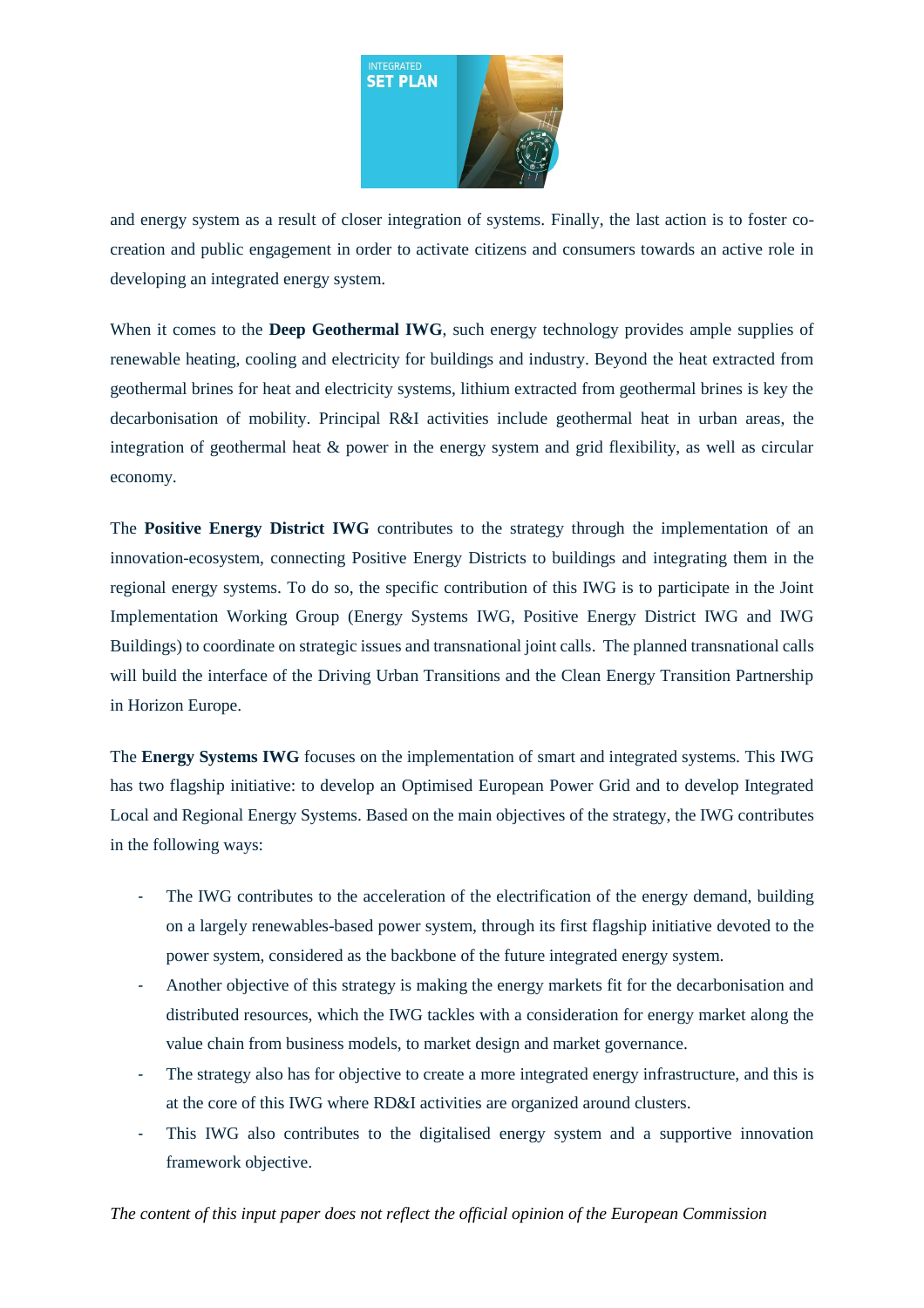

The input from the **Buildings IWG** is based on all its key Research and Innovation Activities: innovative materials for buildings, heating and cooling technologies, thermal energy storage, multifunctional building elements and systems integration.

- Innovative materials such as biomaterials or phase change materials, technical solutions such as smart windows and innovative thermal insulation with higher thermal performance and without any materials from fossil sources are important research topics for new as well as existing buildings. Low embedded energy and recycling (circular economy) are essential issues. Prefabrication, standardization and modular construction (e.g. serial renovation) are crucial to increase the building refurbishment rate.
- Heating and cooling offers enormous potential for reducing energy consumption at the building level, especially as the demand for cooling is expected to increase massively in the coming years. The development of cost-effective, intelligent and flexible heat pumps (including thermally driven ones) and heat pumps for high temperatures, as well as cost-effective and energy-efficient hybrid technologies aiming at integrating micro CHP/CCHP with other renewable energy based processes have great potential to contribute to this objective. Multisource district heating integrating renewable and recovered heat sources, high temperature district cooling to integrate additional sources for natural cooling and optimisation of the building heating system to minimise the temperature level in district heating networks are measures of particular importance for the building stock.
- Thermal energy storage systems are crucial for the energy system integration. On a district or city scale, large thermal energy storages enable a more flexible and fully renewable provision of heat to new and renovated buildings through district heating systems. The development needs for these large thermal storage systems are in materials improvement, in optimising storage concepts and storage construction processes, and in the system integration. On individual building or building block level, compact thermal energy storages are crucial. They enable the short- or medium-term storage of available renewable electricity in power to heat configurations or of solar thermal energy for seasonal thermal storage with minimal space requirements in the building. There is still a big need for further materials, components and system development.
- Ventilated façades offer a great opportunity to host in a modular way active and passive heating and cooling and storage technologies in order to contribute to the energy system integration and to decarbonize the building sector. The integration of PV, solar thermal, energy storages, power electronics, insulations, PCM, etc. in a packaged, active, modular, prefabricated panel ensures easy assembly, low impact at worksite, reduction of space requirements inside the buildings for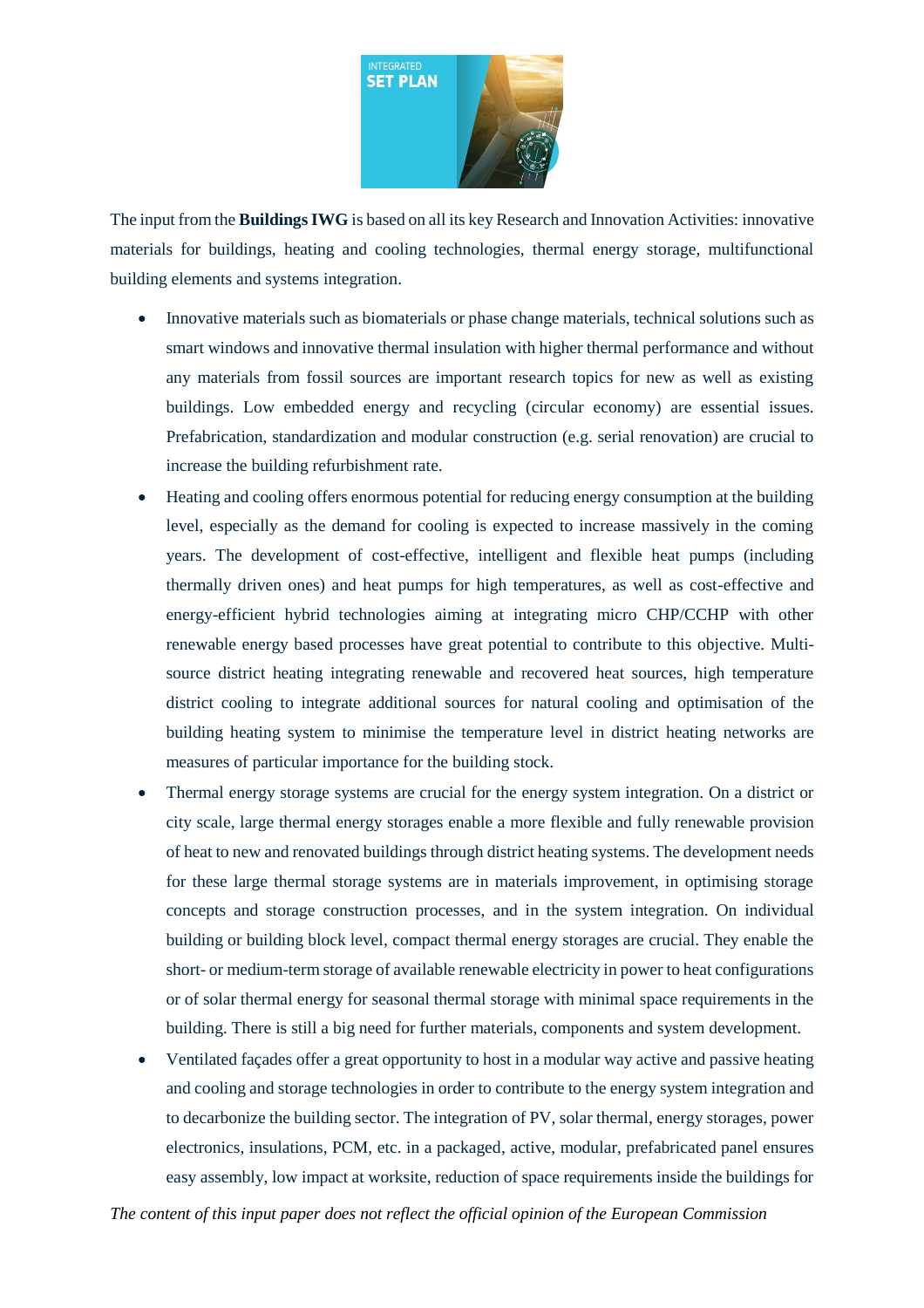

the storage systems, reduction of the construction and maintenance costs of Nearly Zero Energy Buildings or Positive Energy Buildings.

Buildings are increasingly complex "systems" in the complex structures of their neighbourhoods. This applies in particular to non-residential buildings and includes the renovation sector. The commissioning of such buildings requires a period of intensive adjustment and optimisation. Even during operation, suitable skills and tools are required to constantly guarantee user comfort in an energy and cost-efficient way. The development and demonstration of digital planning and operational optimization instruments is of great importance here. BIM-based, automated fault detection and diagnostic is suitable to identify, and even predict, technical faults in the building based on on-board measurement data. These methods can significantly reduce cost and effort of renovation and maintenance while improving the energy efficiency of buildings. The use of GIS-based district and city energy assessment can provide appropriate support for the renovation of neighbourhoods or the deployment of e.g. 4th generation district heating systems to reduce the CO2 emissions while increasing the penetration of renewables into the energy system. The development of future-proof methods of building energy performance assessment will support the transition to a carbon-neutral housing stock, e.g. by helping to plan energysaving retrofitting measures or by fostering control and auto-control of the quality of renovation works.

An integrated approach is needed to address these issues properly. In order to intensify the transfer of research and innovation into building practice through a broader application and demonstration of outstanding concepts for new and existing buildings and neighbourhoods, the Building IWG proposes a European competition format, a Living Labs European Competition (LLEC). This systemic competitive approach addresses the energy system and end-use technologies in buildings. Energy management, monitoring systems and intelligent technologies, synergies between different energy sectors and infrastructures will be topic of a new format to achieve optimal solutions both for local or regional energy systems and for the European energy system as a whole. The activity aims to promote the transition from the current habits to a permanent living lab for climate-neutral urban living spaces in a sustainable way, taking societal issues and the economy as serious factors for transformation. The regular event, which demonstrates excellence within the competitive format, will have a motivating influence on society and create acceptance for innovation across Europe as groundwork for an economic transition to the green new era.

*The content of this input paper does not reflect the official opinion of the European Commission* The **IWG6 on Energy Efficiency in Industry** is particularly supporting the overarching objective of decarbonising the energy system focusing on the most energy-intensive industry sectors. Energy intensive industries such as Iron & Steel, Chemicals, Pulp & Paper and Cement are essential to EU's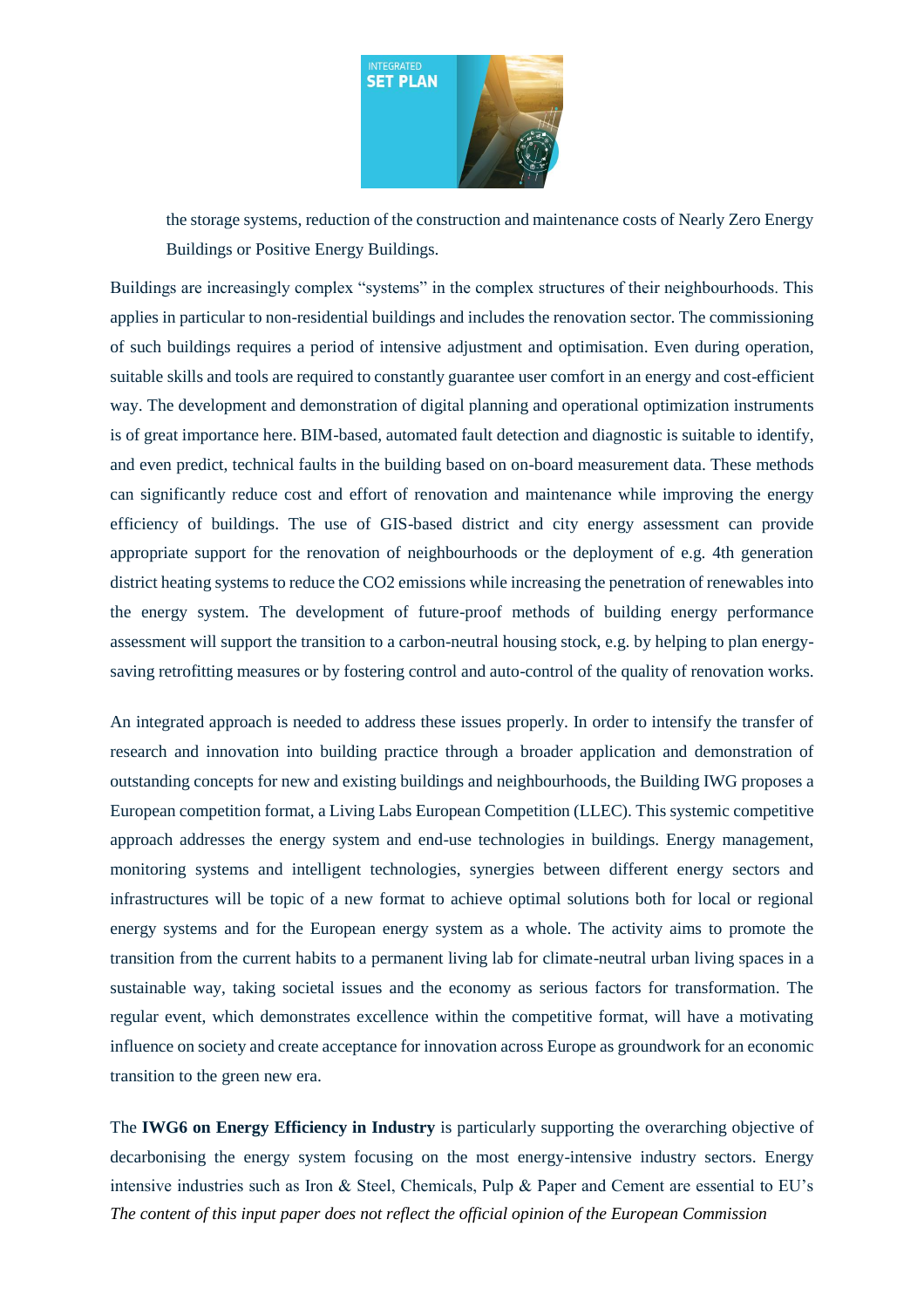

economy as they supply several key value chains. Thus, fostering energy efficiency and supporting R&I programmes in this sector will have a major impact for a climate-neutral economy. The IWG contributes to the strategy in the following ways:

- 1. A more circular and efficient energy system, with 'energy-efficiency-first' at its core:
	- The activities on Heat & Cooling contribute to recover the industrial excess/waste heat, upgrade it by means of heat pumps and reuse the heat in other processes, or convert excess heat to electricity
	- The activities on System Integration and in particular industrial symbiosis contribute to energy and resources reuse across industrial sectors, contributing to circularity
- 2. A greater direct electrification of end-use sectors:
	- Activities related to the Steel and Chemical sector address the electrification (e.g. making steel by electrowinning (electrolysis of iron ore); alternative heating systems – micro-wave, plasma …- in chemical sector)
	- Activities on Heat address the electrification of low-medium temperature heat generation by heat pumps operating at increasing temperatures
- 3. The use of renewable and low-carbon fuels, including hydrogen, for end-use applications
	- Activities related to the Steel address the decarbonisation by switching from fossil fuels/feedstock to renewable and low-C fuels (e.g. making steel using hydrogen)
	- Activities in System integration, especially industrial symbiosis, address the production of chemicals or fuels by reusing a mix of CO2 and CO (e.g. from steel mill plants) by fermentation process, or CO2 (e.g. from Cement) by combining the CO2 with hydrogen.

Within energy system, batteries can provide a multitude of services for the electrical grid on all levels all the way to the customer behind the meter supporting. Charging is without doubt an important topic for the extended use of batteries and uptake of e-mobility in this strategy, which is why the **Batteries IWG** has for contribution to facilitate the roll-out of the necessary public charging infrastructure starting with 1 million charging stations by 2025. As batteries allow to store energy to be used at a later time or in another place, their contribution to the strategy is key for many reasons. Furthermore, electric vehicles as such gradually penetrate the market of flexibility services, including vehicle-to-grid services.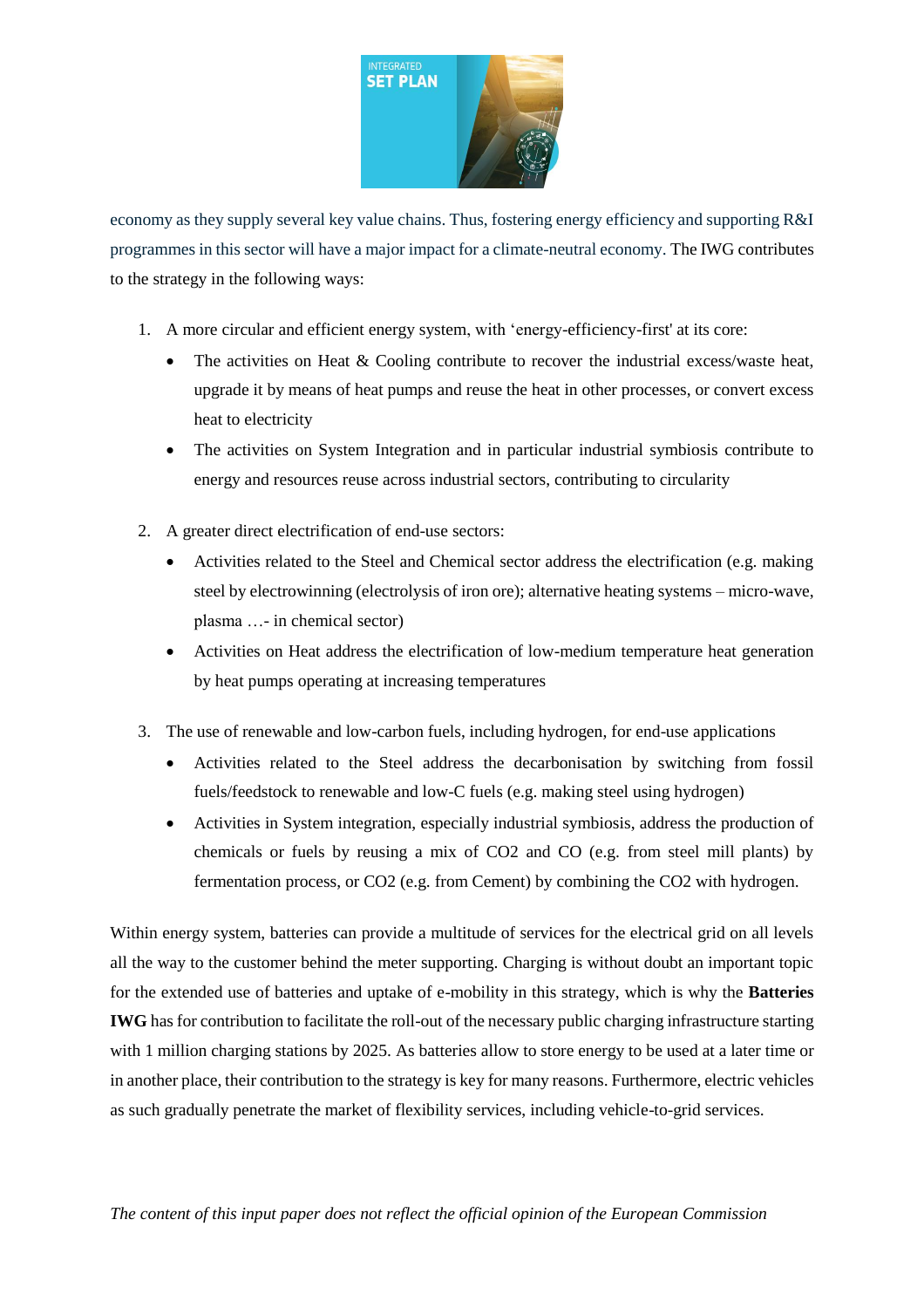

The **Renewable Fuels and Bioenergy IWG** contributes as well to the strategy as sustainable bioenergy can provide flexible energy solutions and enable higher shares of variable renewable energy in the energy grids, by stabilising and balancing it. Furthermore, integrated bioenergy hybrids can ensure flexible operation for both energy supply and energy storage. Biomethane is an efficient solution in order to increase the share of renewable energy in the natural gas grid. Biomass conversion through renewable electricity and heat from intermittent renewable energy resources and through carbon capture and utilization is the versatile link to energy system integration of all energy sectors, power, heat, cool and transport. When it comes to the viability of biomass supply chains and to develop an efficient heat and power technology, adding digitalisation of and integration of Artificial Intelligence within biomass value chains is a key action in contributing to a resilient, affordable and green electricity and heat production.

Finally, the **CCUS IWG** plays a key role, being both an enabler for industrial decarbonisation and a complementary technology to further reduce CO2 emissions and go carbon negative. Its contribution to the strategy is through the strategic development of CO2 infrastructure (transport and storage) that will create opportunities for CO2 emitters across Europe to have access to cost-efficient decarbonisation pathways. Furthermore, when geological storage of CO2 is not the final aim, some CCU applications can be deployed to store CO2 in a manner that is intended to be permanent or to produce synthetic energy carriers, therefore contributing to the integration of the energy system. Accurate carbon accounting should always be applied. This IWG's contribution is based on an Implementation Plan laying down specific targets for CCS and CCU deployment and associated prioritised R&I activities. Built on five clustered areas: full-scale projects, clusters and infrastructure, capture, storage, and CCU and modelling. The primary goal is to accelerate the large-scale deployment of CCUS technologies in accordance with the Implementation Plan. In light of the European Green Deal – climate-neutrality by 2050, making the role of CCS and CCU even more critical for Europe, the CCUS Implementation Plan targets have been reviewed and updated.

Together with the Energy System Integration Strategy, the European Commission published the **Hydrogen Strategy**, being a key enabler to meet the decarbonisation targets. Several IWGs already work also with this technology to better integrate it I the system: the **CSP IWG** underlines that, in the mid/long term, CSP can help scale-up green hydrogen, allowing an efficient carbon-free operation of its production at constant load and at high capacity factors – both factors of cost reduction. The **Energy Efficiency in Industry IWG** is already familiar with the use of hydrogen and clean hydrogen can be easily (technically) adopted. In steel industry, hydrogen has huge potentials. In addition, in chemical